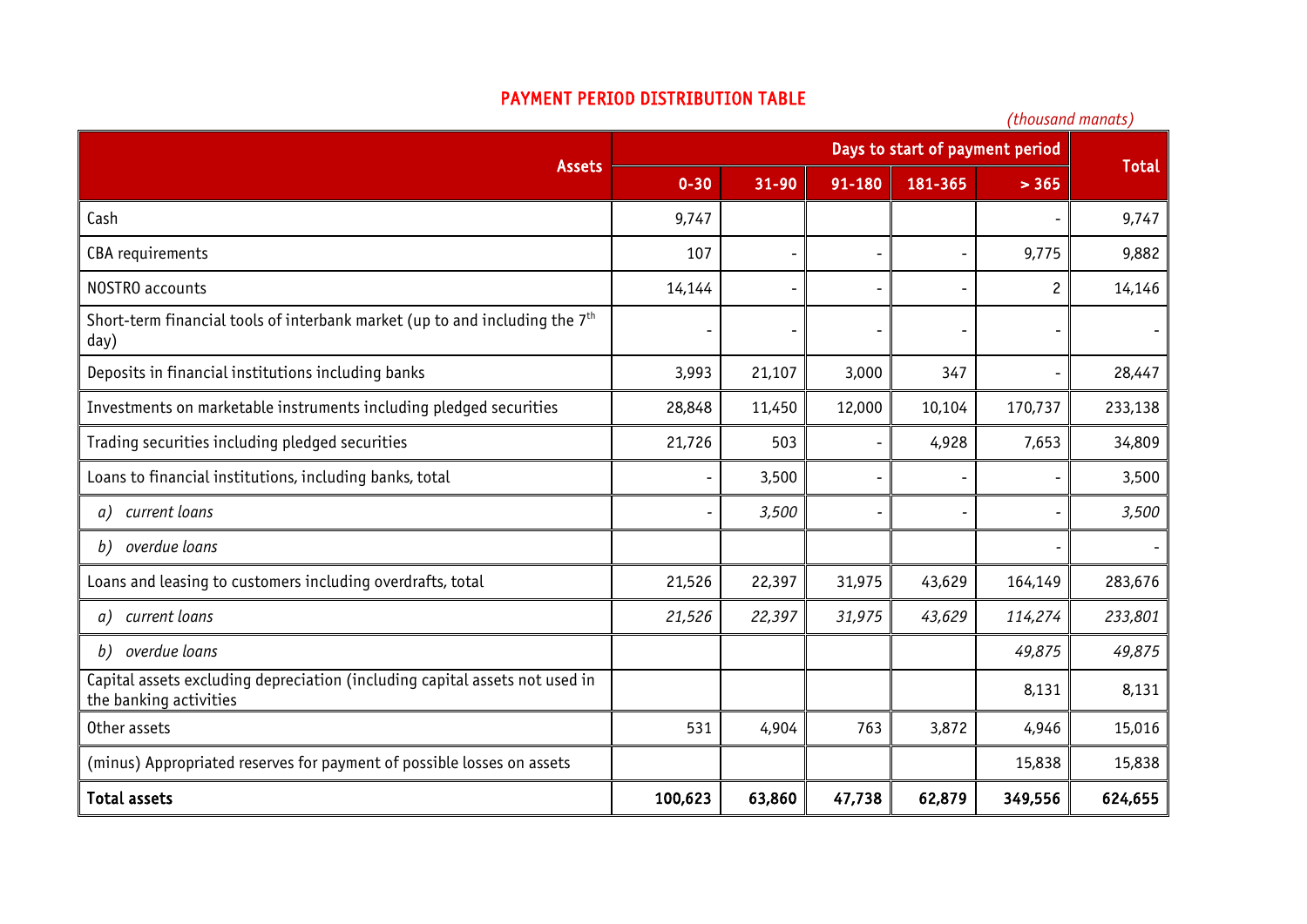## PAYMENT PERIOD DISTRIBUTION TABLE (continued)

*(thousand manats)*

| Liabilities and equity                                                                                        | Days to start of payment period |           |           |           |         |              |
|---------------------------------------------------------------------------------------------------------------|---------------------------------|-----------|-----------|-----------|---------|--------------|
|                                                                                                               | $0 - 30$                        | $31 - 90$ | 91-180    | 181-365   | > 365   | <b>Total</b> |
| Customer deposits                                                                                             | 189,316                         | 10,656    | 66,993    | 65,942    | 23,581  | 356,488      |
| deposits repayable on demand (physical and legal entities)<br>a)                                              | 188,775                         |           |           |           |         | 188,775      |
| time deposits with undefined maturity<br>b)                                                                   | 541                             | 10,656    | 66,993    | 65,942    | 23,581  | 167,713      |
| <b>CBA</b> credits                                                                                            |                                 |           |           | 10,000    |         | 10,000       |
| "LORO" accounts (correspondent accounts of banks)                                                             | 4                               |           |           |           |         |              |
| Short-term financial tools of interbank market (up to and including the 7 <sup>th</sup><br>day)               |                                 |           |           |           |         |              |
| Deposits of banks and other financial institutions                                                            |                                 | 20,100    | 9,000     | 16,000    | 1,000   | 46,100       |
| Loans received from banks (for the period above 7 days)                                                       | 2,068                           | 2,474     | 12,548    | 5,469     |         | 22,559       |
| Loans received from other financial institutions including international<br>institutions                      | 253                             | 463       | 733       | 2,312     | 22,643  | 26,405       |
| Other liabilities                                                                                             | 299                             | 324       | 457       | 3,782     | 373     | 5,236        |
| Equities                                                                                                      |                                 |           |           |           | 157,864 | 157,864      |
| Total liabilities (liabilities plus equities)                                                                 | 191,939                         | 34,018    | 89,731    | 103,506   | 205,461 | 624,655      |
| Net amount of financial assets (liabilities) for each period (Row 14,<br>Table IV-A minus Row 13, Table IV-B) | (91, 316)                       | 29,842    | (41, 993) | (40, 627) | 144,095 | 0.00         |